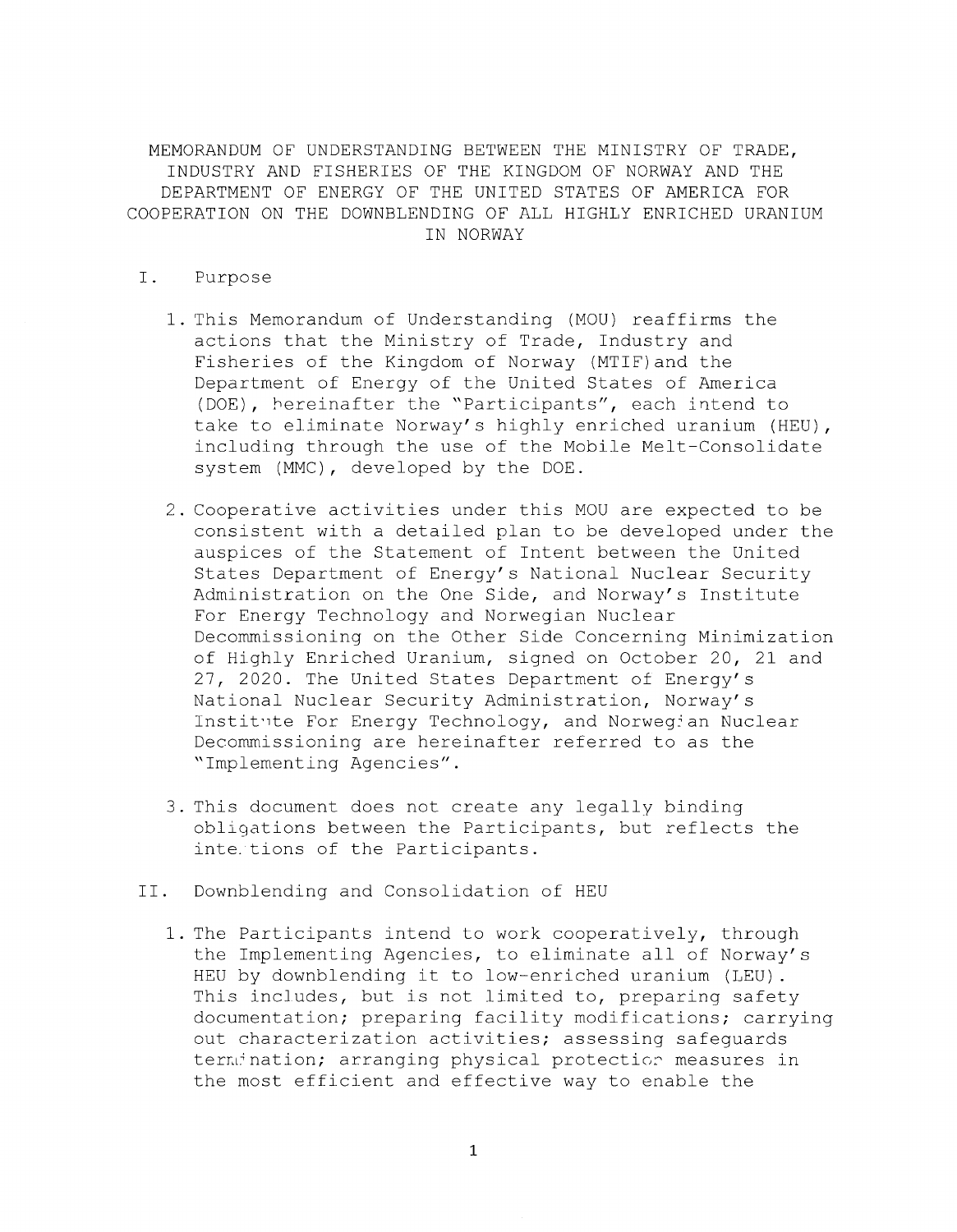downblending and consolidation of all materials; and the downblending itself.

- 2. The Participants intend to prioritize the use of MMC for HEU ahead of other materials. This is not intended to preclude MTIF from carrying out other material processing activities unconnected with this effort as part of its decommissioning needs.
- 3. The Participants intend to start downblending the unirradiated HEU to LEU in the existing shielded cells at Kjeller in 2022; this is not intended to preclude processing these materials using MMC.
- 4. The Participants intend to start downblending the irradiated HEU to LEU, and other materials as jointly determined, using MMC in 2023.
- 5. Implementation of the downblending activities contemplated in this MOU is expected to be subject to the issuance of necessary licenses consistent with applicable laws and regulations in Norway and the completion of appropriate documentation, including, as relevant, the issuance of DOE approvals for such activities. Norwegian Implementing Agencies are expected to be responsible for application for necessary licenses in Norway.
- III. Ownership of MMC
	- 1. The Participants intend to document the ownership arrangements for the MMC system prior to its shipment to Norway.
- IV. Cost-sharing
	- 1. The Participants intend to share costs for activities under this MOU, subject to the availability of funds, as summarized below:
		- a) Costs intended to be borne by DOE
		- . Technical support from U.S. national laboratories, including support for MMC licensing and use in Norway; and
		- Development, design, and manufacturing of MMC.
		- b) Costs intended to be borne by MTIF and/or other Norwegian entities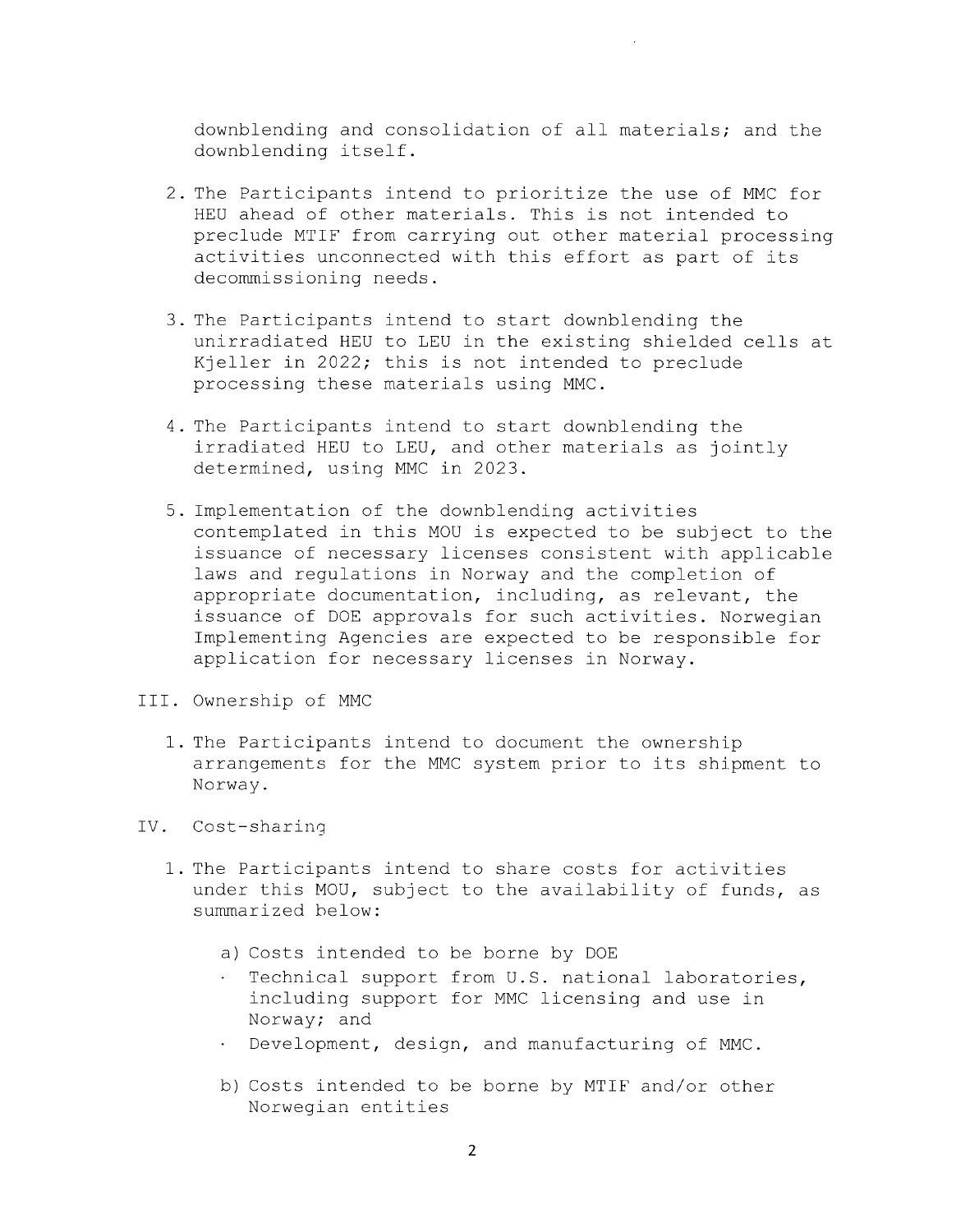- Norwegian Implementing Agencies staff labor and that of their subcontractors;
- . Facility modifications;
- . Transport of MMC to, from, and within Norway; and
- $\bullet$  . Consumable materials, including costs for replacement and disposition of contaminated equipment.
- 2. Option to Purchase MMC
	- a) Should the ownership arrangements referenced in paragraph III.1 of this MOU involve the purchase of MMC from DOE, DOE intends to offer the sale of the MMC at the replacement cost of the MMC system at the time the ownership arrangements are concluded.
- V. Ceneral Considerations
	- 1. The Participants, through the Implementing Agencies, intend to define terms and conditions necessary to carry out the workscope requiring MMC prior to its shipment to Norway.
	- 2. Any matter not described herein is expected to be determined through mutual consultation between the Participants in good faith.
- VI. Duration, Modification and Discontinuation
	- 1. Activities under this MOU may commence upon signature by both Participants and may continue until all of Norway's HEU has been eliminated, unless earlier discontinued in accordance with paragraph VI.3.
	- 2. This MOU may be modified by mutual consent of the Participants in writing.
	- 3. The Participants may discontinue participation in this MOU at any time by mutual consent in writing. Alternatively, a Participant seeking to discontinue its participation in cooperative activities under this MOU should endeavor to provide six (6) months advance written notice to the other Participant.